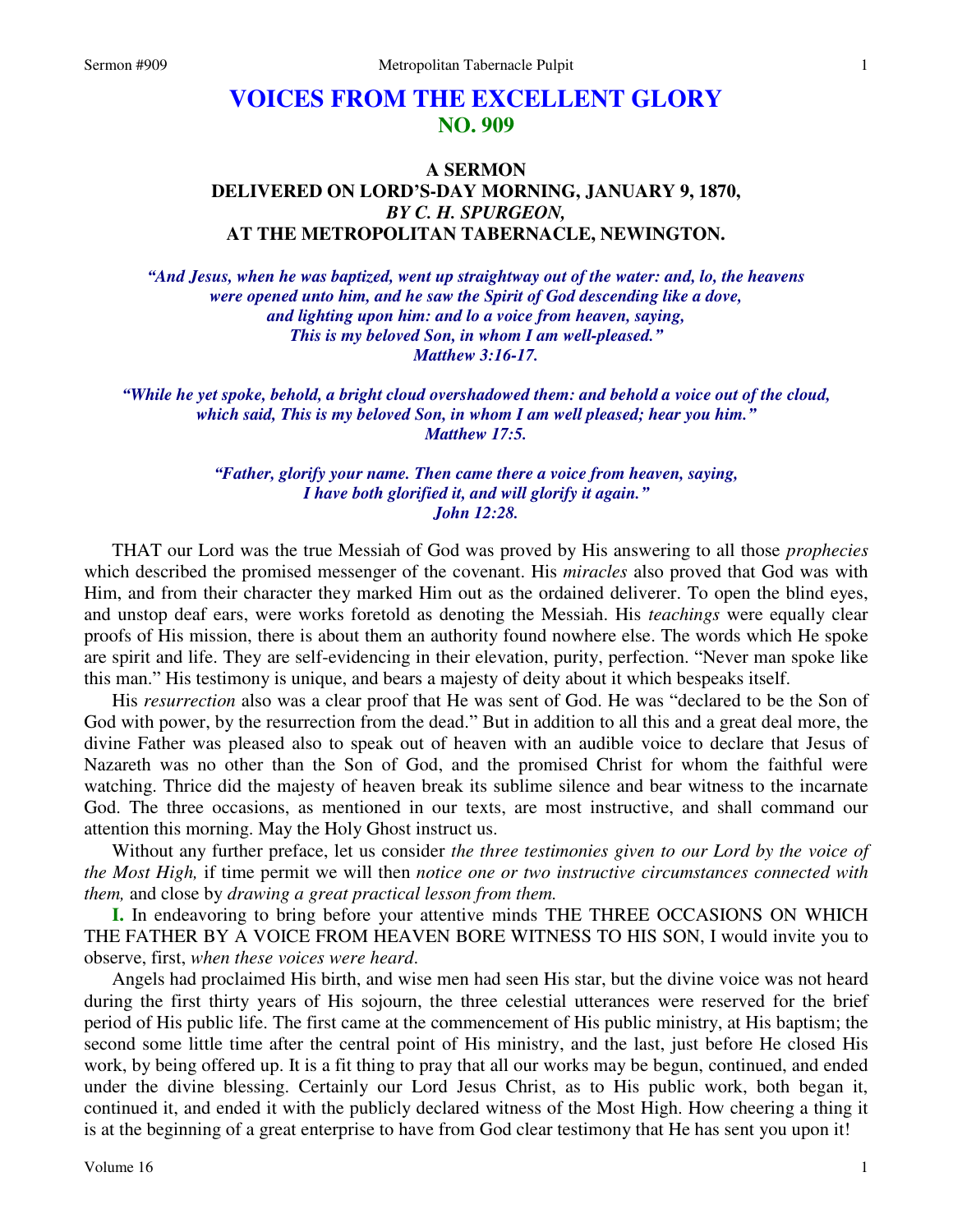Such was the testimony given to the Master in the waters of Jordan, when He was first announced as "the Lamb of God that takes away the sin of the world." How sweetly encouraging it is to the soul when the labor is heavy, the opposition vehement, and the spirit faint, to receive another affirming word from the excellent glory! such was that which came to Jesus on the holy mount, when retiring from the multitude He sought the refreshment of prayer and fellowship with God, then as He prayed, the fashion of His countenance was altered, and His raiment was white and glistering, and a voice came out of the cloud, "This is my beloved Son, in whom I am well-pleased, hear him."

And best of all, when our work is almost done, and the shadows of evening are lengthening and we are about to depart into the land of spirits, what a consolation it is to receive another refreshment from the divine mouth! Such our Savior had a little while before He was lifted up from the earth. In answer to His fervent cry, "Father, glorify your name," there came a voice from heaven saying, "I have both glorified it, and will glorify it again." In our departing hours we are most anxious about that which was our life's dearest object, the life-work of Christ was to glorify His Father's name, concerning that He prayed, and concerning that the voice gave full assurance. The result of the Lord's life-work was declared to be ensured, and therefore wrapping Himself about with that heavenly testimony, the great Redeemer went bravely to His death. It is to be noted, then, that at the beginning, the middle, and end of our Master's work, the divine voice was heard.

The first celestial witness was uttered after He had lived for thirty years in comparative obscurity. It seemed fit that when He first appeared there should be some token that He was what He professed to be. That heavenly declaration, be it also remembered, came just before His memorable temptation. He was to be forty days in the wilderness tempted of the devil, and among the horrible suggestions hissed forth from the serpent's mouth would be the doubt, "If you be the Son of God." What better forearming of our great champion than the witness, "This is my beloved Son"?

How in the recollection of that paternal testimony would the Son be made strong to overcome all the temptations of the fiend, or to endure the hunger which followed the forty days of lonely fast! Thus ever, my brethren, it is not with the Master only but with the servants, before temptation there comes spiritual sustenance, which makes the heart strong in endurance. Like Elijah of old the believer falls asleep, being awakened, he eats bread of heaven's own providing, and in the strength of that meat he journeys forty days through the wilderness without weariness. Expect that when the Lord tries you He will also send you strength to sustain you under it.

The second occasion of the heavenly utterance was when our Lord was about (according to Luke) to send out seventy disciples to preach the Word. The twelve had healed the sick, cast out devils, and done many mighty works, but now the laborers were to be increased and the harvest more rapidly ingathered, the seventy evangelists were to carry the divine crusade through all the Holy Land.

Brethren, it is instructive that heaven gave to our Savior, before extending His agencies of mercy, a fresh token for good, and we also, when the Lord calls us to wider service, may go up to the mountain apart to pray, and while we are there we too may expect to enjoy the comforting and strengthening witness of the Spirit within, the heavenly voice shall whisper, "You are mine," and we shall descend with radiant countenance to fight anew the battles of the Lord.

The third heavenly testimony came to our Lord just before His sufferings and death. I need not say to you how well-timed was that witness. With such a death before Him, with such circumstances surrounding Him, all tending to make His agony sharper and His death more terrible than any which had fallen to the lot of man before, with Gethsemane, with Gabbatha, with Golgotha, all before Him, with such words as these yet to be uttered, "My soul is exceedingly sorrowful even unto death," and these, "My God, my God, why have you forsaken me?" it was fit that the oppressed sufferer, who must tread the winepress alone, should receive at the outset a word from the throne of the highest, meeting exactly the point about which His soul was most concerned, namely, the glory of the Father's name.

While still enlarging upon the times when the divine voices were heard, we may also note that the first came to our Lord when He was in the attitude of *obedience.* Why needed He to be baptized? It is a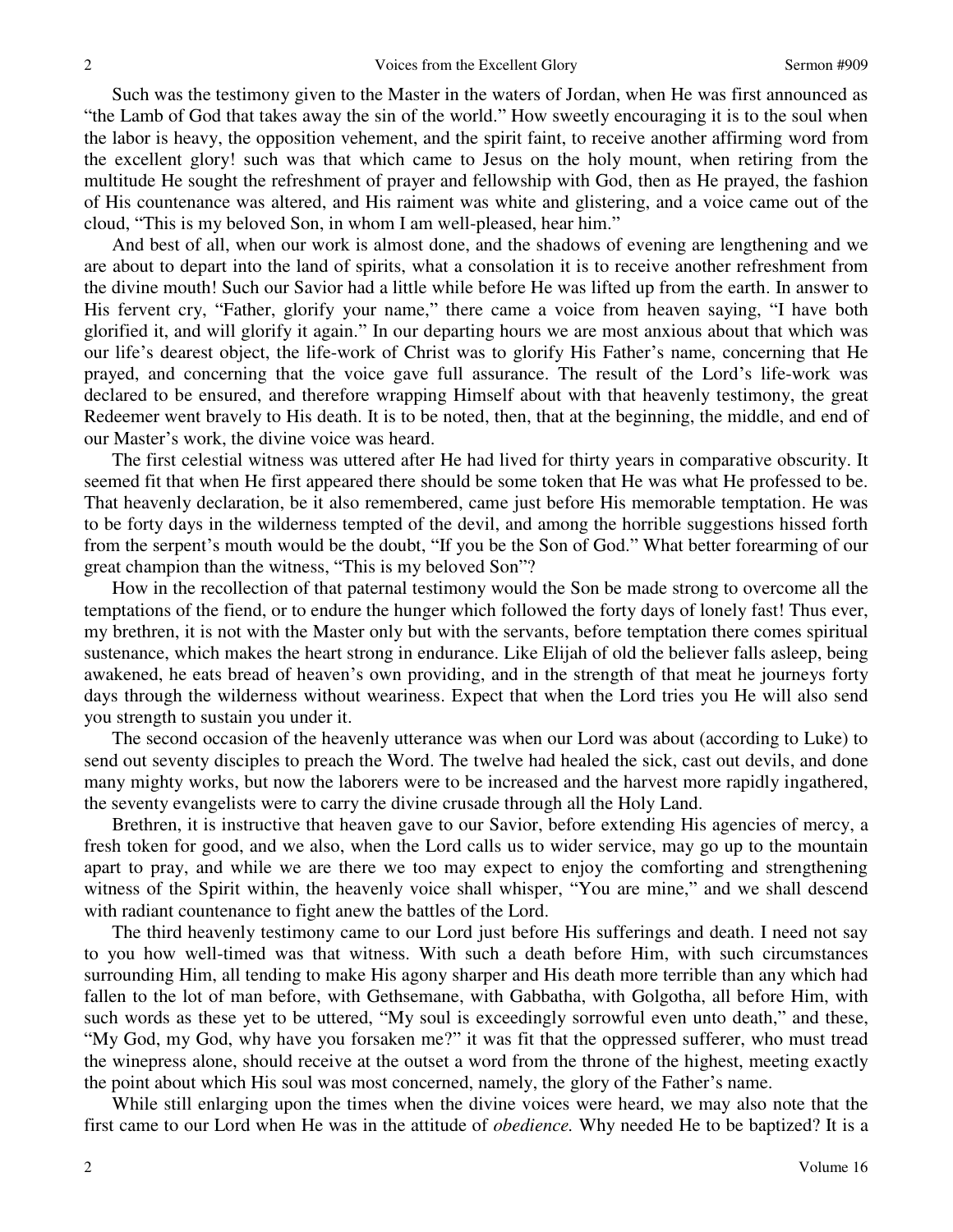sinner's ordinance, Jesus is no sinner, and needs no washing, no death, no burial! But He takes the sinner's place, and therefore comes to be buried in Jordan, for "Thus," says He, "it becomes us to fulfill all righteousness." It was to Christ an act of obedience*.* He took upon Himself the form of a servant and being found in fashion as a man He became obedient to every ordinance of God, and hence He yielded Himself to baptism. Then came the voice, "This is my beloved Son."

Brethren and sisters, learn that when you are in the path of filial obedience you may expect the Spirit to bear witness with your spirit that you are born of God. If you live in neglect of any known duty, if you are willfully unobservant of any command of Christ, you may expect that there shall be withheld from you the sweet assuring tokens of divine love, but if you be scrupulously obedient, only desiring to know what is the Lord's will, and then promptly do it, not asking the reason why, nor using your own tastes, or indulging your own whims, then in the path of obedience, especially if it costs you much, you may expect to have the witness in yourself that you are a child of God.

The second attestation came to our Master in His *devout retirement*. He had gone up to the mountain to pray, His desire was to be alone. He had taken with Him His accustomed bodyguard of three, Peter, and James, and John, that they might be with Him while His soul communed with God. I doubt not that, as in the garden, they were bidden to remain a stone's cast distance off, for surely Jesus poured out His soul before God alone, and then it was that suddenly the glory of God shone upon Him, then, in His retirement, Moses and Elijah appeared, coming forth from the spirit-world to commune with Him, then did the Father utter a second time the testimony, "This is my beloved Son, in whom I am well pleased."

Brethren and sisters, you too, like your Master, may expect to receive divine testimonies when you are on the mount of communion alone, when your fellowship is with the Father and with His Son Jesus Christ. The neglect of retirement will probably rob you of such assurances. If your prayer should be, "Show me a token for good," the answer will be, "Get you to the top of Tabor, get you away to your retirement, there will I give you the token which your heart desires." But to live evermore spending our strength in public, wasting ourselves in the turmoil of this world, and to neglect the soul-refreshing ordinance of private devotion, is to deprive the inner man of the richest of spiritual delights.

The third testimony came to our Lord in His *ministry*. He was preaching in the temple when the Father responded to His prayer. Now while I have spoken a good word for obedience, and also have sought to magnify retirement, let it never be forgotten that public service is equally acceptable to God. Our Lord had been conversing with certain inquiring Greeks and declaring the living power of His death to all who chose to hear Him. In that same hour the Father gave an audible answer to His prayer. If you, my brethren, are called to any form of service, I beseech you, under no pretext neglect it.

The neglect of anything for which you have the talent, and to which you have the call, may deprive you of the inward witness. Bear much fruit, so shall you be His disciples, consciously so. Keep His commandments, so shall you abide in His love and know it. Forget not to be obedient, forget not to be prayerful in retirement, but forget not also that you are meant to shine as a light in this world, that you must work while it is called today, that you are not sent into this life merely to enjoy spiritual recreation or even celestial refreshment, but to do a work which no other can do, and for which you must give a personal account.

We must now dismiss the question of the time, and briefly consider *to whom* the attestations were given. The first at baptism, came to John and to our Lord, and most probably to them only. We do not think the voice from the opened heaven was necessarily heard by any one but John and our Lord. The token of the descending dove was given to John as the sign by which he should discern the Christ. "And I knew him not; but he that sent me to baptize with water, the same said unto me, Upon whom you shall see the Spirit descending, and remaining on him, the same is he which baptizes with the Holy Ghost."

John probably gathered from all that he had heard of Jesus that He was the great Bridegroom to whom he stood as a friend, but he was not to follow his own judgment, he was to receive a token from God Himself, and till that token came he could not act as one fully and indisputably convinced. When he had immersed our Lord he saw the heavens opened, saw the Spirit descending upon Him, and heard the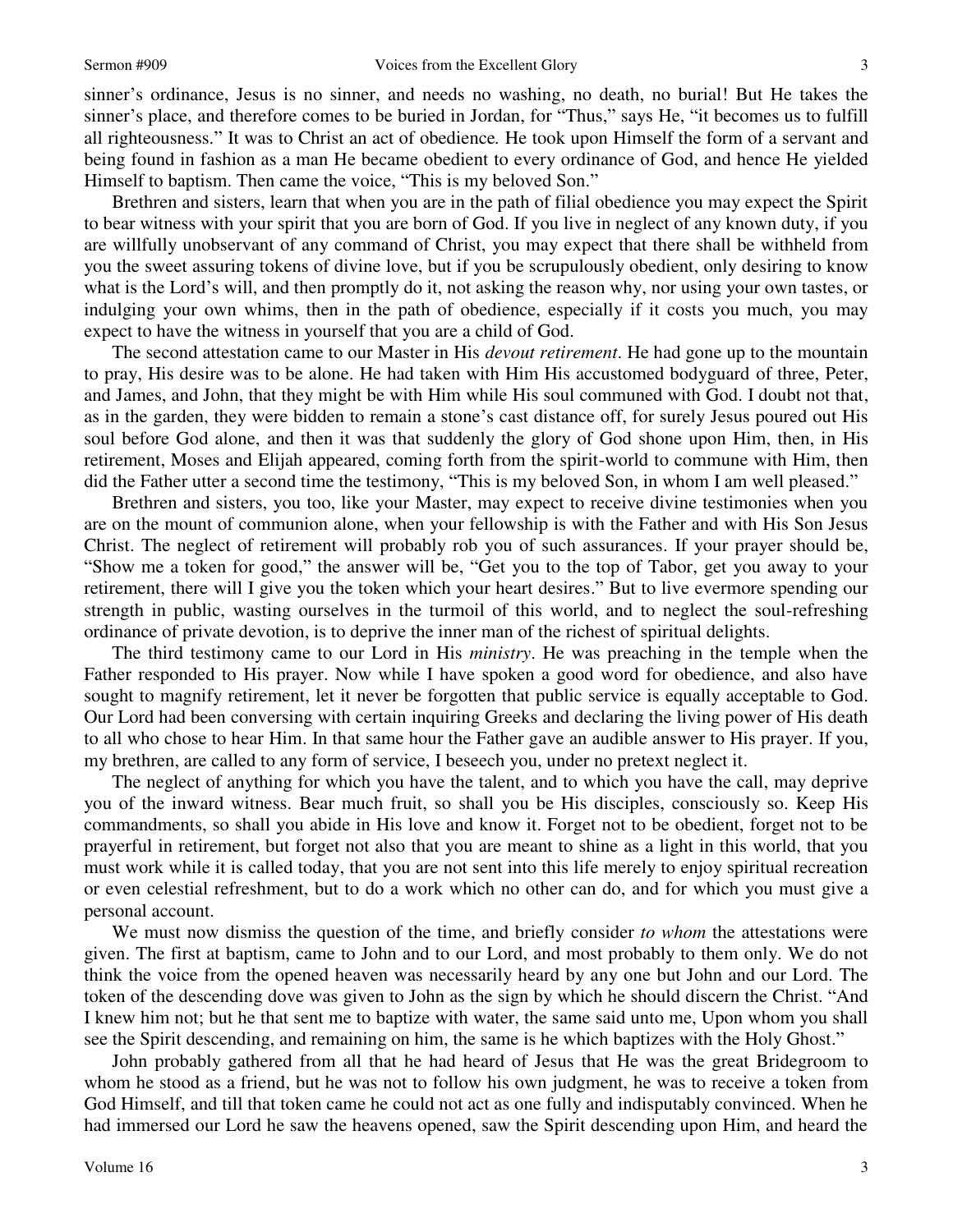confirming voice, and then he knew beyond all doubt that Jesus was the Christ. To the Baptist, then, alone that voice was audible, but then through him it was published to all Judea.

The second testimony had a somewhat wider range, it came not to one but to three. Peter, and James, and John were present. What if I say to five, for there were with them Moses and Elijah, representatives the law and of the prophets, as the three apostles were the representatives of the Christian church, as if to show that law and Gospel meet in Jesus, and the things in heaven and the things on earth are gathered together in one in Him. The testimony enlarges, you see. At first one opened ear hears it, next five are assured thereby.

The third time the voice was heard by many, how many I cannot say, but the crowd in the temple heard it. Many heard it who did not understand it, for they said it thundered, perhaps perversely determining not to believe in the presence of God, but to ascribe that articulate voice rather to a rumbling thunder than to the divine mouth. Others who confessed that they heard words, averred that an angel spoke—men will have anything but God, thunder peals, or cherubim or even devils they will welcome, but divine interpositions are irksome to them.

Many, we say, heard the third voice, it was a testimony to hundreds, may we not learn from this that God's testimony to Christ is evermore a growing one? If at first He was revealed to one, then to more, then to a numerous band, expect, my brethren, the fulfillment of that promise, "the glory of the LORD shall be revealed, and all flesh shall see it together; for the mouth of the LORD has spoken it." If the glory of Jesus be today seen by thousands, it shall yet be unveiled to tens of thousands, and in the latter days the voice which spoke once and again to our fathers, shall so speak as to shake not only earth but also heaven, and in that day if not before, every knee shall bow, and every tongue confess that Jesus Christ is Lord, to the glory of God the Father.

The heavenly testimony grows and spreads. Jesus is proclaimed as Lord in many hearts. Look not on the present littleness of His visible kingdom, despise not the day of small things, the witness of Jesus is but a spark of fire, but the conflagration thereof shall yet belt the world with holy flame.

The three testimonies were given in this wise, the first, to the greatest of men, for "among those that are born of women there was not a greater prophet than John the Baptist," yet the voice revealed a greater than he, whose shoe latchet he was not worthy to unloose. The second was heard by the best of men—the great lawgiver, the chief of the prophets, and the noblest of the apostles, yet the voice bore witness to a better than they. The third time the voice echoed in the holiest place in the temple, and there it testified to a holier than the holiest shrine. Jesus is everywhere magnified beyond all others as the only beloved Son of the Father. I need not enlarge. There is far more teaching than either time or ability allow me to open up to you.

We come in the next place to notice *to what* God bore testimony. God never sets His seal to a blank. What was it, then, which He attested? First, at the Jordan, witness was borne to Christ's miraculous origin. "This is my beloved Son." He comes not here as the Pharisees, and soldiers, and others have done, a mere son of man. Son of man He is, but He is also Son of the infinite, eternal God, and now on His introduction to His work He receives a spiritual anointing and a recognition from the Father. The seal was set that day to His Godhead and His relation to the Father was acknowledged.

By the second audible declaration it seems to me that the Father sealed the Son's appointment as the great prophet, and the anointed servant of God, for in the second testimony these memorable words were added, *"hear him."* Here God commands us to accept Him as the great Teacher, to acknowledge Him as the Head of the dispensation, to yield to Him our loyal attention and obedience. When the Lord appears, it is necessary that men should know who He is, when He is actually engaged in His work it may be needful to confirm His authority, this was done on the holy mount, for so Peter understood it, as he writes in his second epistle. "For we have not followed cunningly devised fables, when we made known unto you the power and coming of our Lord Jesus Christ, but were eyewitnesses of His majesty. For He received from God the Father honor and glory, when there came such a voice to Him from the excellent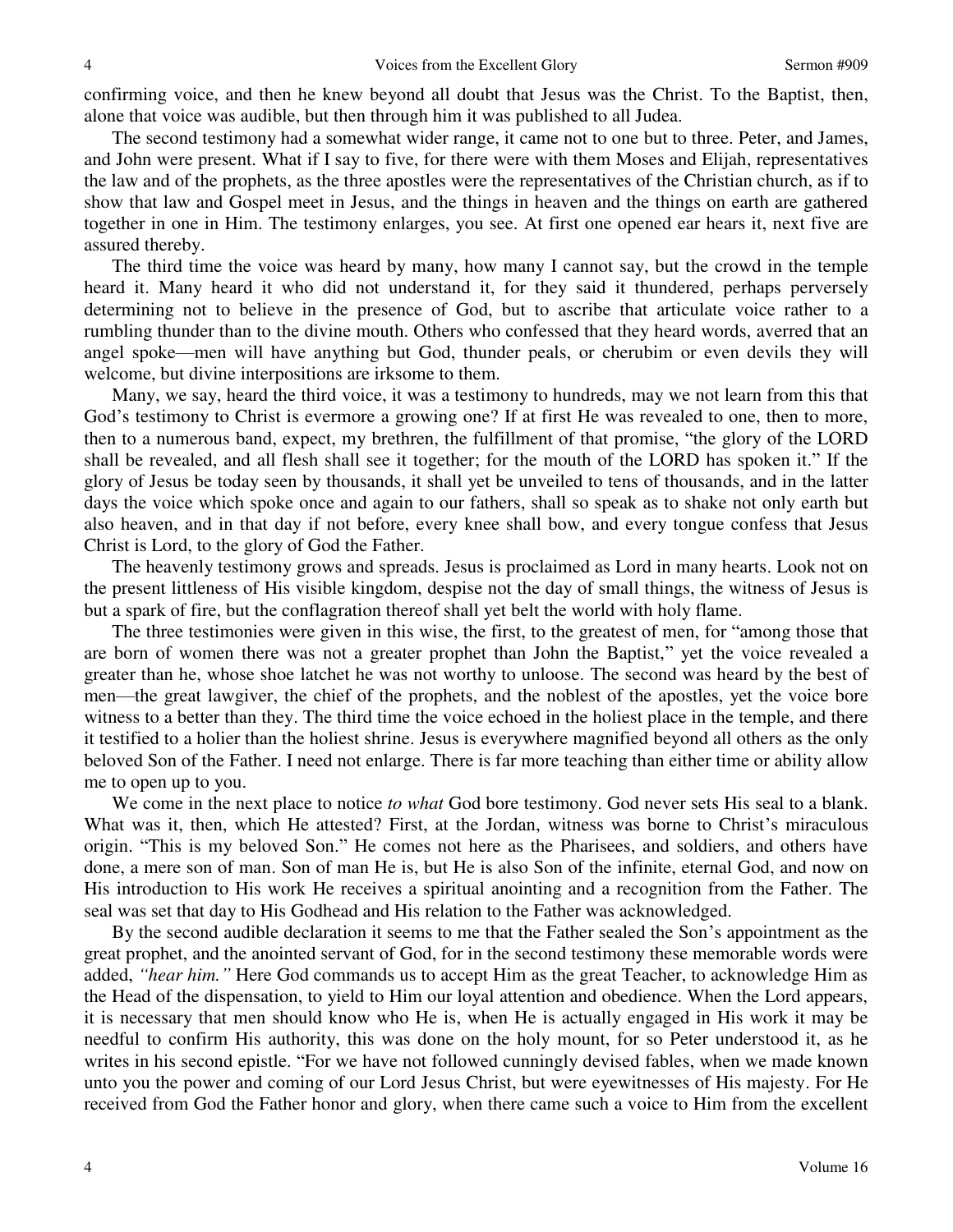glory, This is my beloved Son, in whom I am well pleased. And this voice which came from heaven we heard, when we were with Him in the holy mount."

The third testimony bore witness to the success of His work. "I have both glorified my name," says the Father, "and will glorify it again." "What," say you, "what if Jesus should not succeed? He has come into the world to vindicate the justice of God, and reveal His love, and so to glorify God—what if He should miss the mark, what, if after all His life of labor and His death of agony He should be unsuccessful?"

The Father's Word declares that the results anticipated shall certainly be produced. "I have glorified it," says the Father, "all Your past life has glorified My name; Your coming down from heaven, Your life of thirty years' obedience, all the works which You have done in Your three years of toil, all these have brought renown to the infinite Majesty," and "I will glorify it again," in the supremest sense, amidst the glooms of the garden, amidst the terrors of Pilate's hall, and amidst the sorrows of the cross, I will glorify my name yet again, yea, and in Your resurrection, in Your ascension, in Your majesty at My right hand, in Your judgment of the quick and the dead I will glorify My name again." The three voices may be viewed as attesting the Son's person, work, and success.

Some have thought that the three voices attested our Lord in His threefold offices. John came proclaiming the kingdom, Jesus was in His baptism proclaimed as the chief of the new kingdom. On the second occasion, the voice which said, "Hear him," ordained Him as the prophet of His people. And on the third occasion Jesus was owned as a priest. Standing in the midst of priests, in the temple where sacrifice was offered, Himself about to offer the true sacrifice, praying that His sacrifice might glorify God, He receives the witness that God has been glorified in Him, and will be yet again.

My brethren, in this threefold witness receive into your hearts the testimony of God, who cannot lie. Behold your Savior, well pleasing to His Father, let Him be well pleasing to you. Hear Him proclaimed as God's beloved, O let Him be the beloved of your hearts! Hear the testimony borne to Him that He has glorified God, and remember that His further glorifying God in some measure depends on you, for it is by your godly conversation, by your holy patience, by your zealous exertions for your Master's praise, that God in Christ Jesus is to be glorified until He comes. Let these three testimonies, as they make up a complete and conclusive code of evidence, have force upon your hearts and minds, and win you to a solemn confidence in your Lord and Master.

I shall now ask your attention to the question, *How* were the testimonies given? Observe that when our Lord was baptized, the heavens were opened and the Spirit descended. What if this proclaims to us that by His obedience our Lord procured the opening of heaven for us, that our prayers might ascend to God, and all blessings might descend to us, and especially that the Holy Ghost might come down and rest forever upon the church of God? The Master's baptism was the type of His death. Buried beneath the waters of Jordan, He pictured there His being buried in the deeps of agony and in the darkness of the tomb, rising from the Jordan, He typified His resurrection, ascending its banks He represented His ascension into heaven. God sees in figure all righteousness fulfilled, and answers the type by the relative type of heaven opened and the dove descending.

Heaven was not beheld as opened when a second time the voice was heard. In Luke nine we read that the voice came out of the cloud. The overshadowing cloud is a beautiful representation of the mediatorship of Christ. He, like a glorious cloud, veils the excessive brightness of the Godhead, and shields us, that when God speaks He may not speak as from the top of Sinai, with a voice of trumpet and sound of thunder, but may speak through an interposing medium, with that still, small voice of love which we can hear with delight. Out of the cloud, my brethren, God speaks to His people, that is to say, He speaks to us in Christ Jesus. That was a strong utterance of Luther, but it was strictly true, "I will have nothing to do with an absolute God," meaning I will have nothing to do with God out of Christ. If, indeed, we had to do with God out of Christ, what misery were it for us, my brethren! We should stand in the same terror as Israel did when bounds were set about the mount. Even Moses said, "I do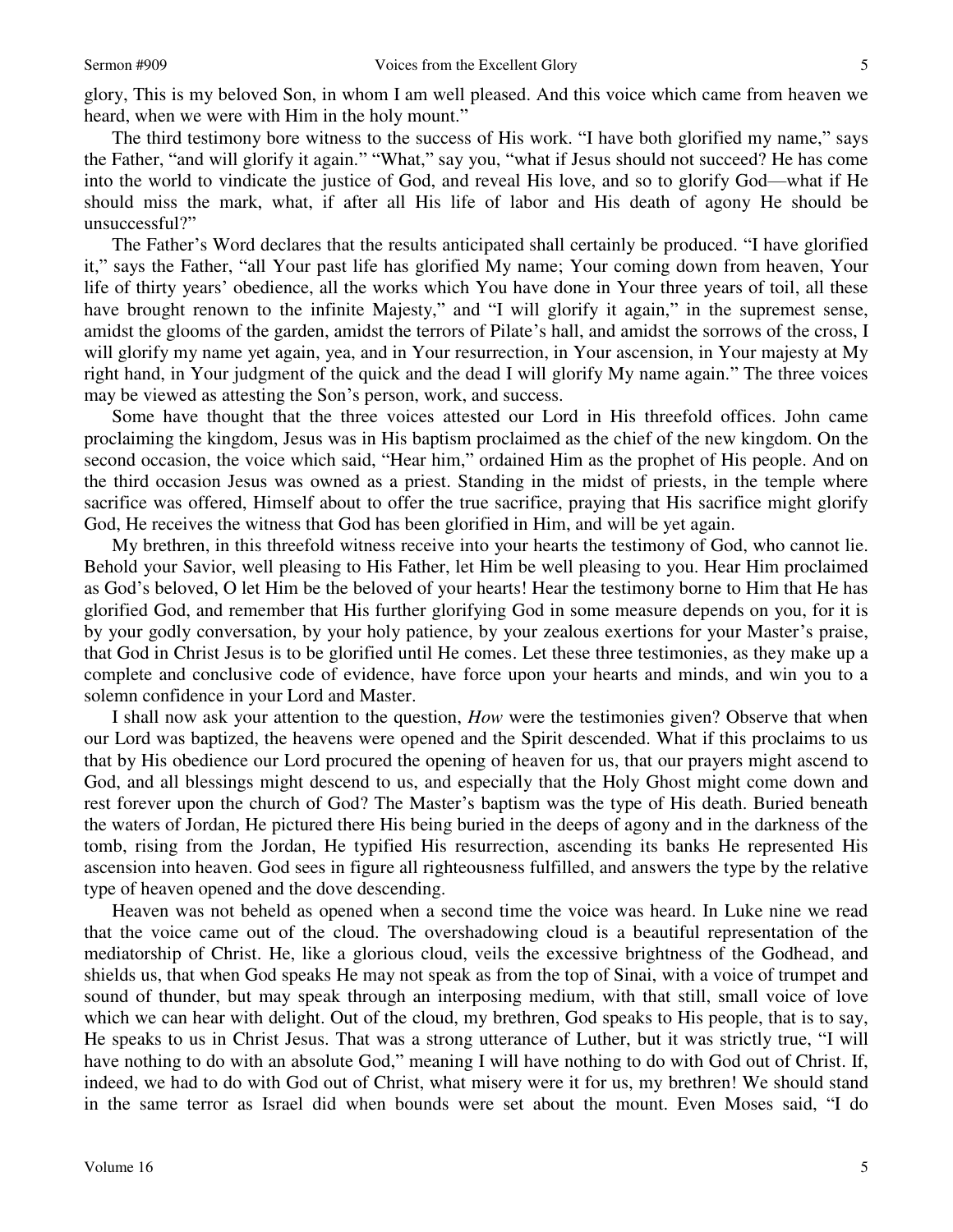exceeding fear and quake." It is a great mercy that the heavenly voice, as it reaches us, comes out of the cloud.

In reading the narrative of the third divine testimony, our mind rests neither upon the opening of heaven nor the cloud, but upon the voice alone, as if the glory of God in the work of Christ put every other thought aside. The opening of heaven, or the interposition of a mediator, are but means to the great end of glorifying God. O that this one great objective may absorb all our souls! But, alas! the voice, plain as it was, was misunderstood, and the clearest revelation that God ever gave to mortals has been misunderstood by many. There will always be those who think of thunder and the so-called grandeur of nature, and others who see only angels or second causes.

Once more, consider *what* was it that was spoken on those three occasions. There was a difference in each case, though in the first two but slight. The first time the heavenly voice preached the Gospel, "This is my beloved Son, in whom I am well pleased." The old fathers were accustomed to say, "Go to Jordan if you would see the Trinity," and we may add, go to Jordan if you would hear the Gospel. "This is my beloved Son, in whom I am well pleased." Observe the Gospel in this sentence. The Gospel is tidings concerning a blessed person sent of God, such tidings the Lord here utters. This man rising dripping from the water floods, this man is pointed out as the hope of the world. The Gospel is never preached except where the person of Jesus Christ is exhibited to men. *"I,* if *I* be lifted up"—not truths about me—but "I myself, if I am lifted up, will draw all men unto me."

The attraction lies in the person of Christ, because the real power to save lies there. We have here the Gospel revealing the acceptableness of the chosen person with God—"My *beloved* Son." What men needed was a Savior who could stand for them before God, one dear to the heart of God. It is good news to us that the anointed one is well-beloved of the Father. Why, my hearers, though I have not yet opened up the fullness of that utterance, does not Gospel light break in upon you already? Here is a person sent of God to save, a man of your own race, but yet right well beloved of God, and so near to God as to be called His beloved Son. But note, yet more earnestly, the Gospel of the next words, "In whom I am well pleased," not, *"With* whom," as hasty readers suppose, but *"In* whom I am well pleased." This is the very Gospel that God, as He looks upon men is well pleased with all who are in Christ. God in Christ is not anger, but good pleasure. If I, a poor sinner, enter by faith into Christ, then I may be assured that God is well pleased with me, that, if I as His child come to Him, and by a living faith link my destiny with the life and person of Christ, I need not fear the wrath of heaven.

Sinner, God is not well pleased with you as you are, child of God, God is not well pleased with you as you are, there is enough about either saint or sinner to provoke the Lord to jealousy, but, sinner, if you are in Christ by faith God is well pleased with you, and, O heir of heaven, with all your infirmities and imperfections, since you are one with Christ by an eternal and now vital union, God is well pleased with you. Said I not well that the Gospel sounded from Jordan's waves?

The second sound of the voice uttered not only the Gospel itself, but the Gospel command, "Hear him." Matthew Henry has some very delightful remarks upon this expression, "Hear him." He remarks in effect that salvation does not come by seeing, as the Romish church would have it, for the disciples were not directed to behold Christ in His glory, though the sight deserved all their attention, but they were bidden to hear rather than see. To hear the Gospel is a most important duty, for faith comes by hearing. But salvation comes not by hearing the doctrines of men but by hearing Jesus Christ. There stood Moses, and those three Jewish worthies, Peter, and James, and John, might have longed for Moses to open his mouth, and had he spoken to them they would have been very attentive to him, but the word was not, "Hear Moses," but "Hear *him."* There was Elijah, too. O for a burning word from that master among the prophets, whose life was flame, but it was not said, "Hear you Elijah," but "Hear *him."* "They have Moses and the prophets, let them hear them," is the word sent to careless sinners, but to sincere seekers the direction is, "Hear *him."*

Dear brethren and sisters, the great salvation of God comes to us through the testimony of Jesus Christ, not through the moral essays or philosophical treatises or doctrinal discussions of men. "Hear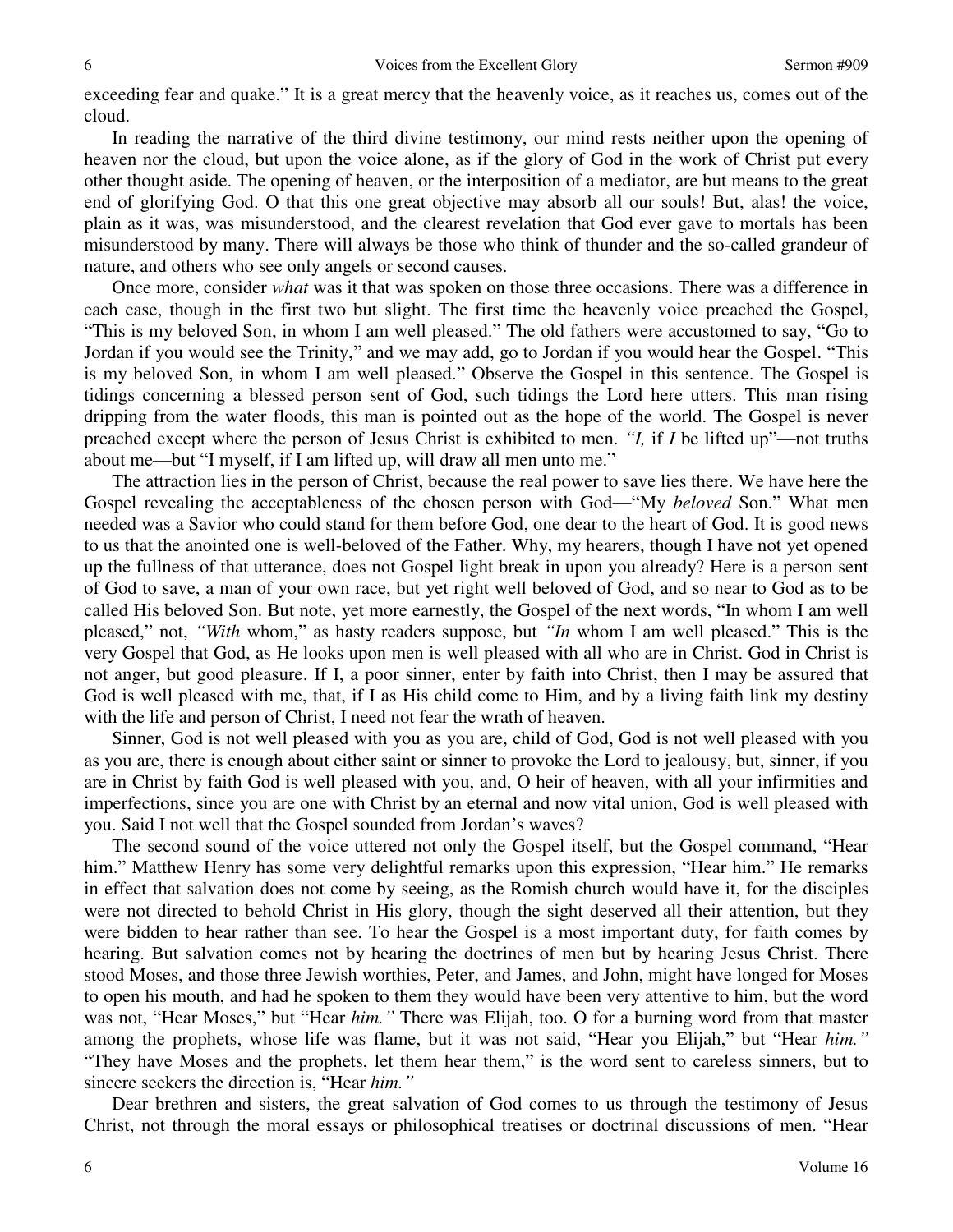him." The Gospel so commands you. Let not your ears be deaf when God communicates tidings of eternal life.

On the third occasion the testimony given was not the Gospel nor the Gospel precept, but the Gospel's result, "I have glorified it, and will glorify it again." I call your attention to this that you may be earnest in preaching the Gospel. It is through the Gospel that God is glorified. By the poorest Gospel sermon that was ever preached, God through His Holy Spirit, gets to Himself a glory which the most pompous ritual cannot yield Him. You never speak well of Jesus but what you glorify God. No Gospel word falls to the ground and is lost, it must accomplish that whereunto God has sent it. He has glorified His name by the Gospel, and He will again. Let this encourage those of you who are afraid that the times are very bad, and that we are all going to the pope. Do not be at all afraid. God will glorify His name by the Gospel again as He did before.

Martin Luther was not in himself a character so lovely that one might be overwhelmed with admiration of him, wherein then lay his power? His power lay in this, that he grasped the true Gospel, and he was a man who, when he grasped a thing, gave it a grip so firm that the devil himself could not wrench it away from him. With the Gospel in his hands he could say, "Heaps upon heaps with the weapon of the Gospel I have slain my thousands; heaps upon heaps the foes of God are overturned." He was mighty because he declared the Gospel of Jesus Christ, and with this he shook the world and brought about the Reformation.

You need not therefore despair. If the ministers of Christ will only come back to preaching the Gospel of Jesus Christ plainly, simply, and with the Holy Ghost sent down from heaven, we shall drive the Ritualists, those cubs of the old Roman monster, back to their dens, as our fathers did their mother of old. Never lose your faith in the Gospel. Always believe that our power is gone when we get away from the cross, but know also of a truth that when we come back to the truth as it is in Jesus, God glorifies His name.

**II.** LET US NOW OBSERVE ONE OR TWO INSTRUCTIVE CIRCUMSTANCES connected with these three divine voices. On each occasion Jesus *was in prayer*.

My dear, dear young people, look out the proofs of that in your Bibles. You will find in one or other of the evangelists that it is distinctly stated on each occasion that our Lord was in prayer. Learn, then, that if any child of God would have God speak comfortably to him, he must speak to God in prayer. If you would have the witness of the Holy Ghost in your soul, you must be much in supplication. Neglect not the mercy seat.

Notice next, that each time *the sufferings of Christ were prominently before Him*. John, at the waters of Jordan had said, "Behold the Lamb of God," plainly speaking of sacrifice. Baptism itself, the fulfilling of all righteousness, we have seen to be the type of His death, and of His immersion in suffering. On Tabor, on the second occasion, Matthew tells us that, "Behold, there talked with him two men, which were Moses and Elijah: who appeared in glory, and spoke of his decease which he should accomplish at Jerusalem." The subject that the best of men talked about when they met was the death of Jesus. No better topic, then, for us when we meet. If we were the most talented and the wisest men that ever lived, if we met together and wanted the most select topic for an eclectic discourse, we ought to choose the cross, for Jesus, Moses, and Elijah, three great representative men, talked of the atoning death of the great Substitute.

The third time our Lord had just spoken about the hour being come in which He was to be glorified, as you well remember. Learn then, my brethren, that if you desire to see the glory of Christ, as attested of the Father, you must dwell much on His death. Do not talk to me about the life of Christ in all its purity, I know it and rejoice in it, but I tell you that the death of Christ, in all His misery, is the grandest point of view. The example of Jesus should be exalted by all means, but His atonement is grander far, and you, sirs, who take the man Christ, and offer your pretty, complimentary phrases about Him, and then turn round and deny His expiating sacrifice, I tell you your tawdry offerings are unacceptable to Him, to be complimented by your lips is almost to be censured, for if you do not believe on Him as an